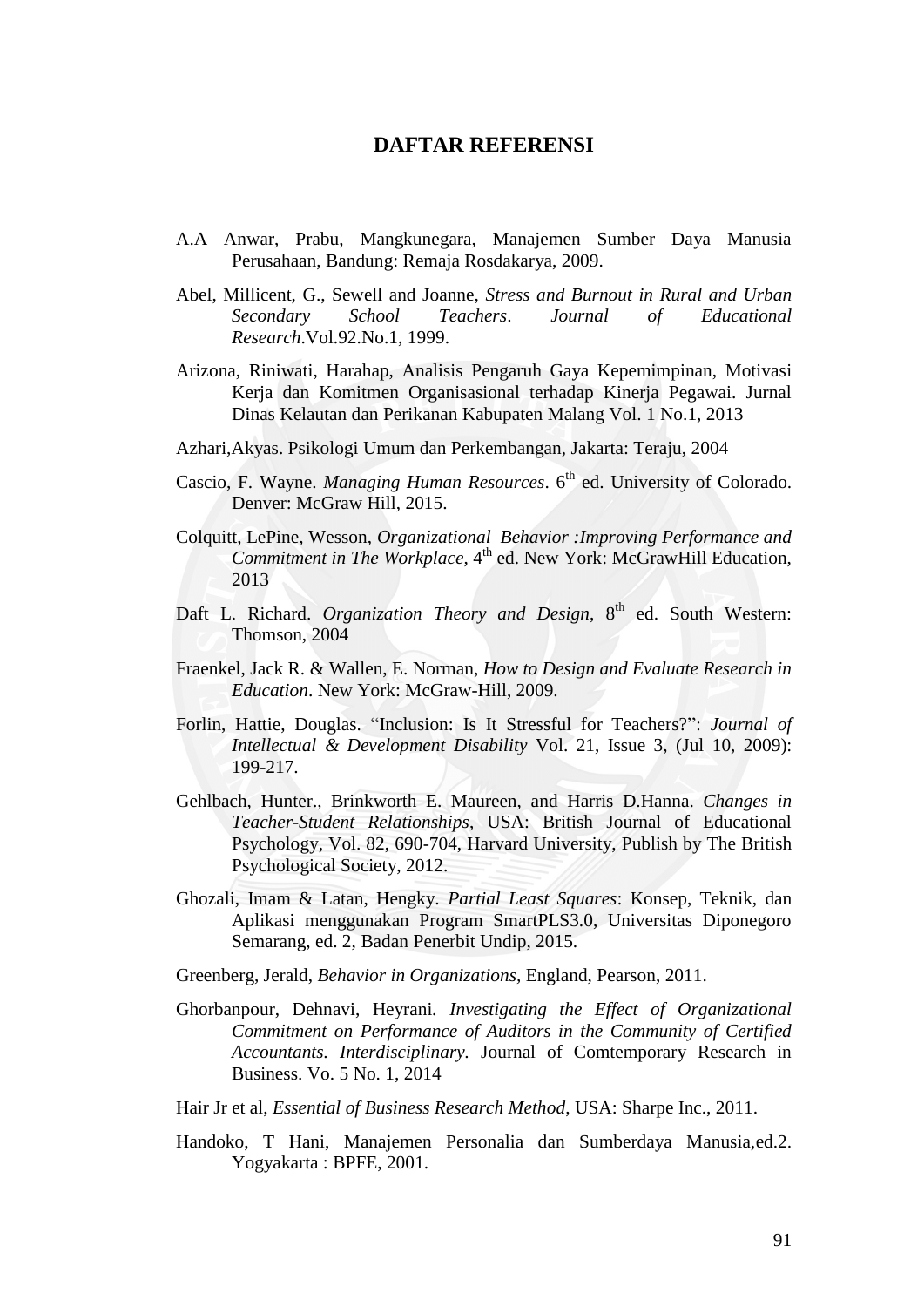- Hasibuan, Malayu S.P, Manajemen Sumber Daya Manusia, Jakarta: Bumi Aksara, Edisi Revisi, 2006.
- Hodgetts, Richard M., Luthans, Fred, *International Management:. Culture, Strategy, and Behavior*, 5th ed. McGraw-Hill, 2003.
- Jex, Steve M, Britt, Thomas W,. *Organizational Psychology: A Scientist-Practioner Approach Second Edition*. New Jersey: John Wiley & Sons,Inc, 2008.
- Kartono, Kartini, Pemimpin dan Kepemimpinan. Jakarta: PT. Raja Grafindo Persada, 2008.
- Komarudin, Ensiklopedia Manajemen. 9 ed. Jakarta: Bumi Aksara, 2001.
- Kreitner, Robert & Kinicki, Angelo, Perilaku Organisasi, Jakarta: Penerbit Salemba Empat, 2014.
- Luthans, Fred, *Organizational Behavior: An Evidence-Based Approach*: New York, The McGraw-Hill Companies, Inc., 2011.
- Mardiana. Manajemen Produksi. Jakarta: IPWI, 2005.
- Maryati, Manajemen Perkantoran Efektif. Yogyakarta: Unit Penerbit dan Percetakan Sekolah Tinggi Ilmu Manajemen YKPN, 2014.
- Miner, John B., *Organization Behavior 1: Essential Theories of Motivation and Leadership*. New York: M.E. Sharpe, 2005.
- Mulyasa, Pengembangan dan Implementasi Kurikulum 2013. Bandung: PT Remaja Rosdakarya, 2013.
- Newstrom, John W., *Organizational Behavior: Human Behavior at work*,  $10^{th}$  ed. McGraw-Hill, 1997.
- Nimran, Umar, Perilaku Organisasi. Sidoarjo: Laros, 2016.
- Nitisemito, Alex Soemadji, Manajemen Personalia. Bandung: Bumi Aksara, 2001.
- Papinczak, Tracey, Experiences of Teaching: *Perceptions of Job Satisfaction Relating to Affective Organisation Commitment*: St Lucia, Blackwell Publishing Ltd, Medical Education Journal Vol 46 (2012): 953-962.
- Riduwan. Sunarto, Pengantar Statistika untuk Penelitian: Pendidikan, Sosial, Komunikasi, Ekonomi, dan Bisnis. Bandung: Alfabeta, 2007.
- Robbins, Coulter. Pemikiran Sistemik Dalam Bidang Organisasi dan Manajemen. Jakarta: Raja Grafindo, 2004.
- Robbins, Stephen p. Timothy A. Judge.*Organizational Behavior*, 15<sup>th</sup> ed. New Jersey: Pearson, 2013.
- Ronald E, Riggio, *Introduction to Industrial/Organizational Psychology*, 5<sup>th</sup> ed. Pearson Prentice Hall, 2009.